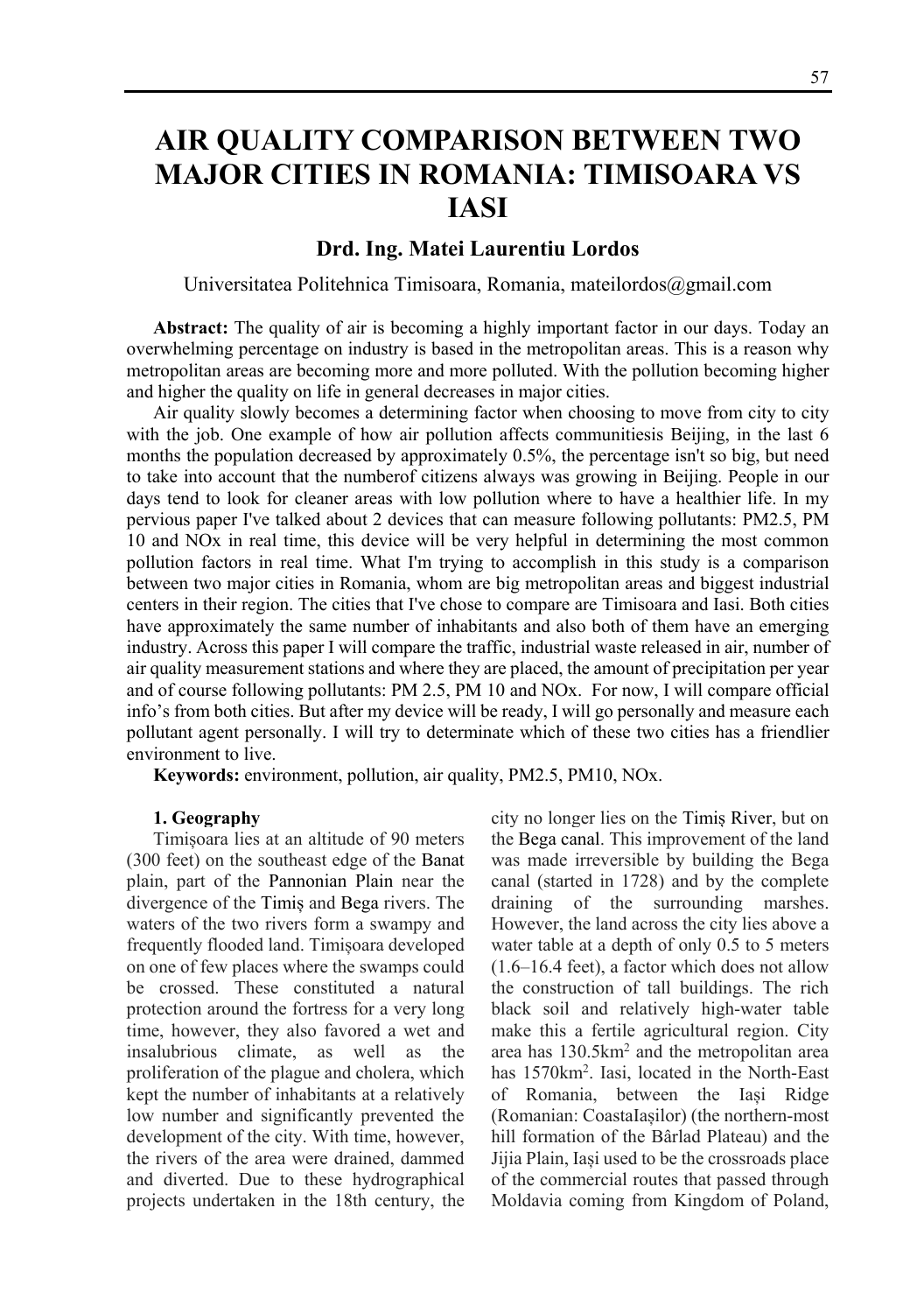Habsburg Monarchy, Tsardom of Russia and Constantinople. The city lies on the Bahlui River, a tributary of the Jijia (tributary of the Prut). The surrounding country is one of uplands and woods, featuring monasteries and parks. Iași itself stands amid vineyards and gardens, partly on hills, partly in the inbetween valley. It is a common belief that Iași is built on seven hills. [1]

# **2. Climate**

Climate in this area has mild differences between highs and lows, and there is adequate rainfall year-round. The climate which defines Timișoara city is the temperateoceanic climate and can be regarded as humid continental when using an isotherm of 0 °C (32 °F). The city characterizes the South-Eastern part of The Pannonian Basin.

Climatic general features consist of various and irregular weather conditions. The dominating temperate air masses during spring and summer are of oceanic origin and come with great precipitations. Frequently, even during winter period, the Atlantic humid air masses bring rainy and snowy weather, rarely cold weather.

Iași has a humid, continental-type climate with four distinct seasons. Summers are warm with temperatures sometimes exceeding 35 °C while winters are cold and windy with moderate snowfall and temperatures at night sometimes dropping below −15 °C.

# **3. Population and density**

Both cities are the biggest cities in their region, Timisoara in western part of Romania and Iasi in the eastern part of Romania. Also they are the major industrials centers for their geographical region. Iasi is the 2nd most populated town in Romania after Bucharest and Timisoara is the 3rd most populated town in country. Iasi has 371889 inhabitants with a density of 3092/km2 . Timisoara has 331004 inhabitants with a density of  $2447/km^2$ . [2]

From the above numbers can be seen that this cities are the biggest metropolitan areas located in their geographical region

# **4. Industry**

The economy of Timișoara has historic tradition in manufacturing, commerce,

transport, education, communications and tourism. Timișoara has been an important economic center since the 18th century when the Habsburg administration was installed.

Apart from domestic local investment, there has been significant foreign investment from the European Union, particularly from Germany and Italy. Continental AG has produced tires since opening a plant in 1998. In the years that followed, Continental also established an automotive software engineering division in Timișoara. All in all, as of 2015 Continental AG employed about 8000 people in Timișoara, and the company keeps expanding. The Linde Group produces technical gases, and a part of the wiring moulds for BMW and Audi vehicles are produced by the company Dräxlmaier Group. Wiring for Volkswagen and other vehicles are produced at the German company Kromberg&Schubert.

Iași is an important economic center in Romania. The local and regional economy relies on industry and service sector institutions and establishments. The most important service sectors are related to education, health care, banking, research, culture, government and tourism. The city is an important information technology sector center, with the presence of several large multinational companies.

An estimated workforce of more than 35,000 employees is active in Iași's industrial manufacturing sector, particularly in automotive, pharmaceutical industry, metallurgical production, aerospace, industrial equipment, energy, textiles and clothing, home appliances, building materials, food industry.

#### . **5. Means of transport**

Timișoara's public transport network consists of 9 tram lines, 9 trolleybus lines and 21 bus lines and it is operated by a company owned by the City Hall. The system covers all the important areas of the city and it also connects Timișoara with some of the communes of the metropolitan area.

In 2015, Timișoara became the first city in Romania to offer public transport by bike.

Iași's public transportation system operates an extensive network using 123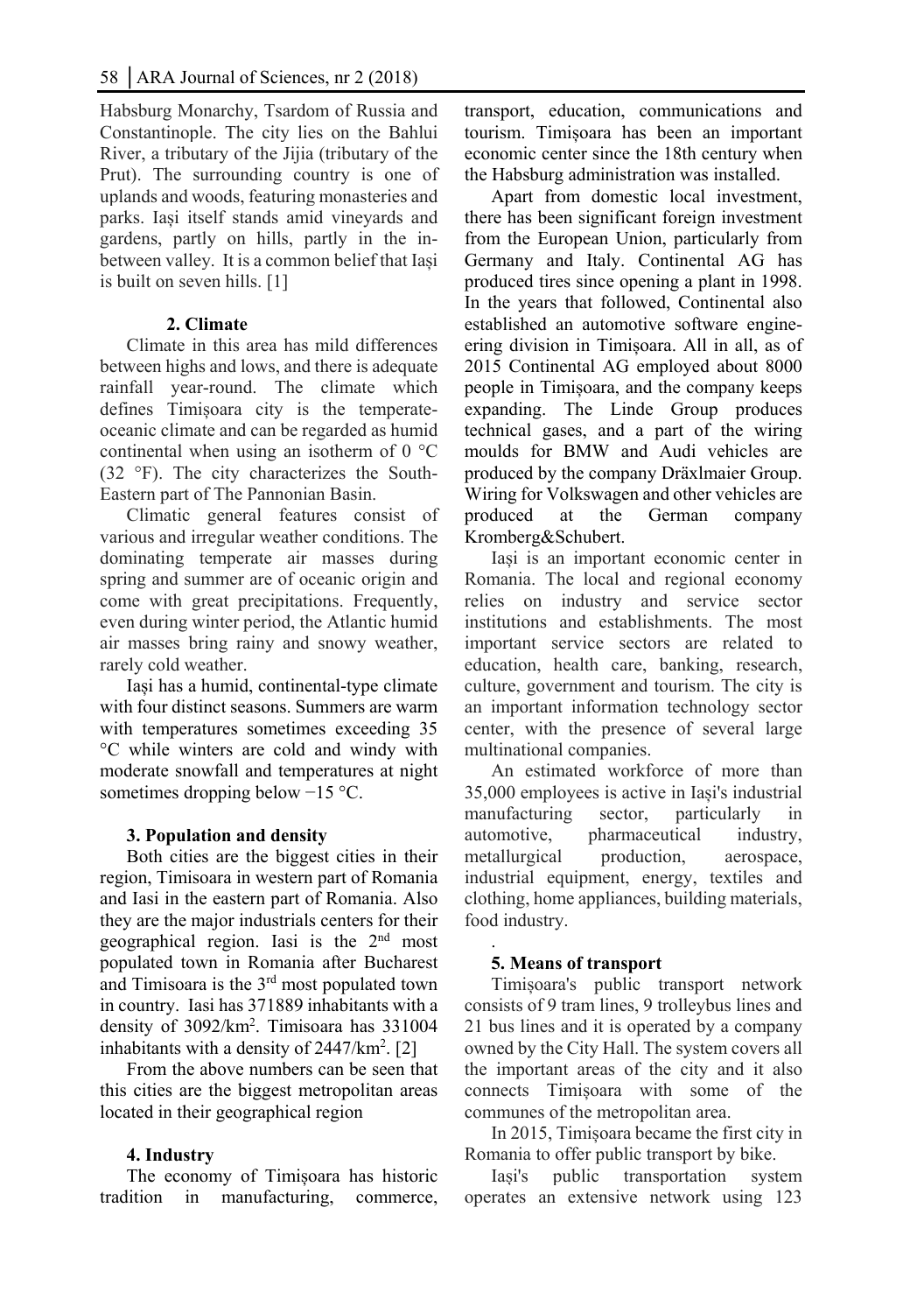trams (electric trams began operating in Iași in 1900) and 150 buses. An average of 140,000 passengers are using public transportation per day. From latest studies in Timisoara are 240368 registered cars and in Iasi the number of registered cars is 164576. [3]. Both cities are historical, so they were not built to sustain such large number of cars.

The majority of their inhabitants are using their own cars to commute between home and work, because public transportation isn't reliable. So, at rush hours in both cities on the major boulevard's jams are created. Thus, resulting a higher air pollution. At any time of the day the city centers of these two cities are overcrowded with cars, due to the fact that the streets were not build to take this amount of traffic. Also, the number of cars that are transiting this city is increasing each day, due to the fact that they are on major European rods and close to state borders.

#### **6. Air pollution**

Timisoara doesn't have an infringement set by EU yet, but if the industry, traffic, build sites are developing in the same rate as now, in few years there will be air quality issues in Timisoara. This can be prevented if needed measures are taken.

Iași has the second-worst air quality in Romania, after Bucharest.In 2014, the European Commission started environmental law infringement procedures against Romania, citing Bucharest, Iași, and Brașov cases as examples. In 2015, atmospheric particulate matter has repeatedly reached and exceeded legal thresholds for PM10. Pollution from vehicular traffic, construction works, and a lack of green spaces (the city only has about  $11 \text{ m}^2$  (118 sq ft) of public green spaces per capita) make up some of the reasons behind these problems.

#### **6.1. NOX chomparison**

Will compare NOx quantities in air from start of the year till present, for last month and for last week.[4]



**Figure 1.**NOx in Iasi from year start till present.







**Figure 3.**NOx in Iasi from last month



**Figure 4.**NOx in Timisoara from last month



**Figure 5.**NOx in Iasi from last week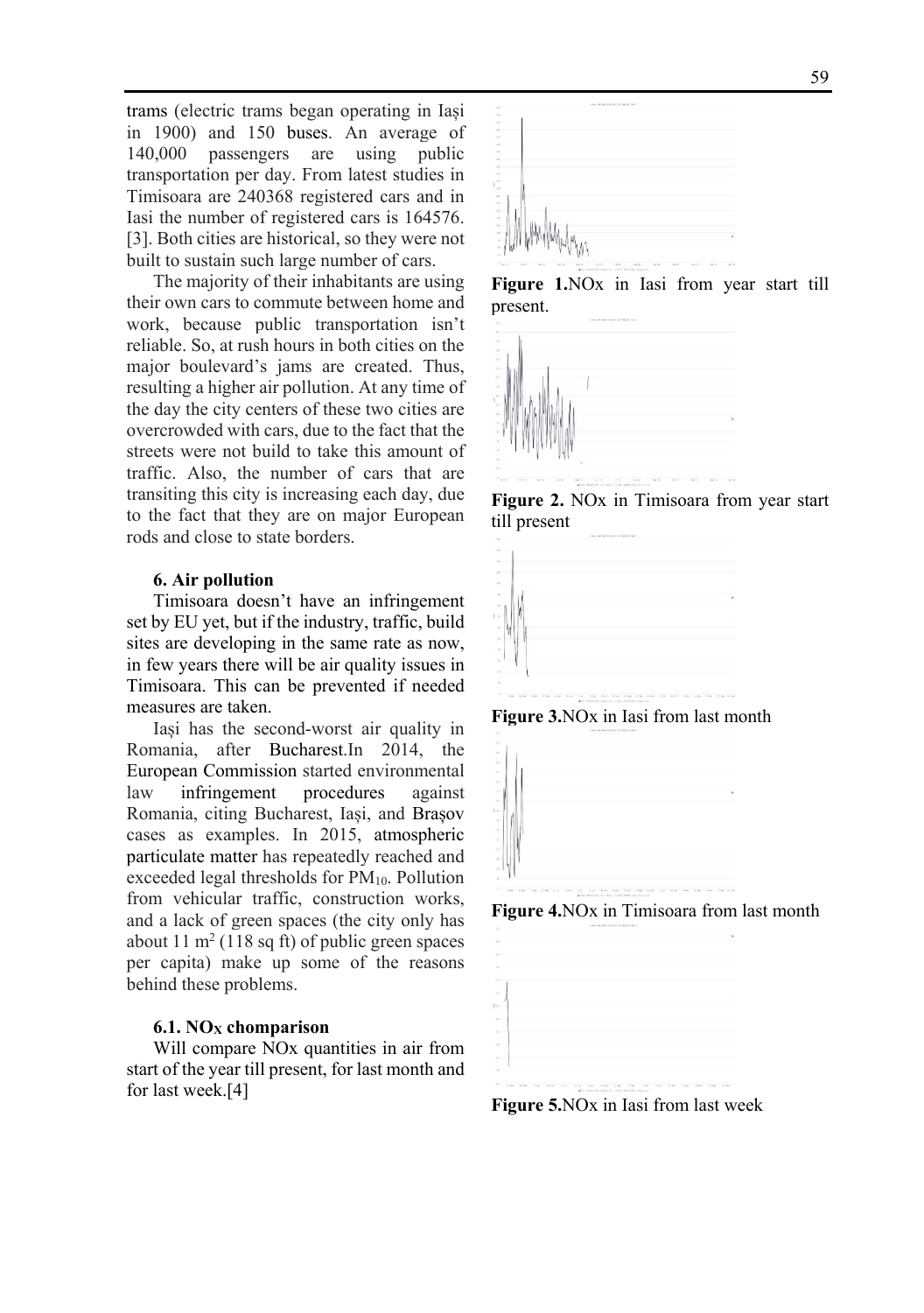

**Figure 6.** NOx in Timisoara from last week

As seen in the above graphs the values in Iasi are much higher than in Timisoara.

# **6.2 PM10 chomparison**



**Figure 7.** PM10 in Iasi from year start till present



Figure 8. PM10 in Timisora from year start till present



Figure 9. PM10 in Iasi from last month



**Figure 10.**PM10 in Timisoara from last month







**Figure 12.**PM10 in Timisoara from last week

Same as for NOx, PM10 values are much higher in Iasi than in Timisoara.

#### **6.3. PM2.5 chomparison**

Comparing values from both cities from the start of the year till present.